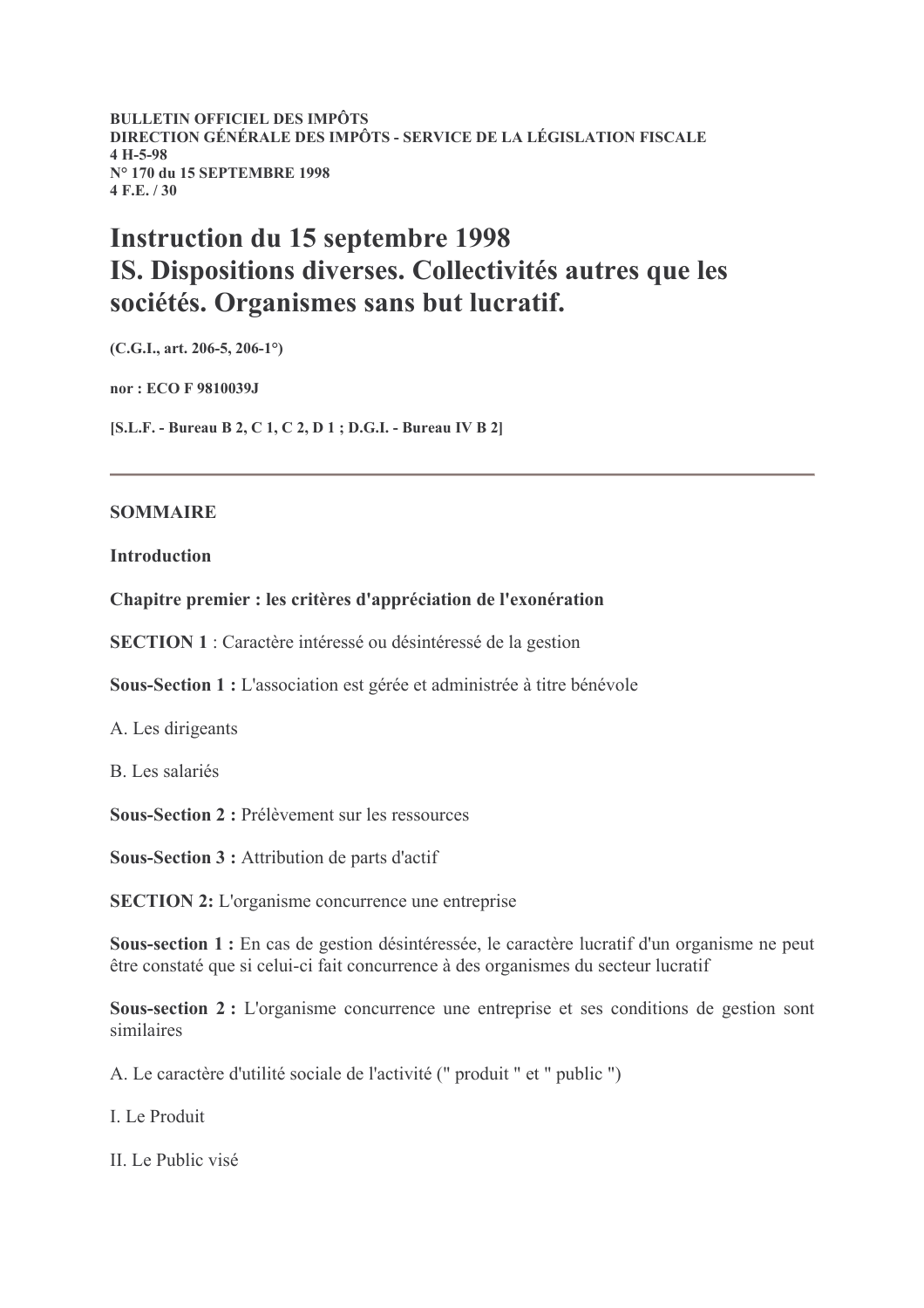### B. Affectation des excédents

C. Les conditions dans lesquelles le service est accessible au public concerné (" prix ")

D. Le caractère non commercial des méthodes utilisées (" publicite ")

E. Le cas particulier des organismes sans but lucratif dont l'objet même conduit à la réalisation d'actes payants

## Chapitre deuxième : l'organisme entretient des relations privilégiées avec les entreprises

## Chapitre troisième : mesures spécifiques d'exonération propres a chaque impôt

**SECTION 1** : Taxe sur la valeur ajoutée

SOUS-SECTION 1 : Le cas des organismes qui rendent à leurs membres des services sportifs, éducatifs, culturels et sociaux

A. Les services sont rendus à de véritables membres

B. L'organisme rend des services à caractère sportif, éducatif, culturel ou social

**Sous-Section 2:** Les manifestations de soutien ou de bienfaisance

Sous-Section 3 : Exonérations particulières

**SECTION 2**: Dispositions applicables en matière d'impôt sur les sociétés

Sous-Section 1 : Exonération " liée "

Sous-Section 2 : Organismes exonérés à raison de leur activité

**SECTION 3**: Dispositions applicables en matière d'imposition forfaitaire annuelle

**SECTION 4**: Dispositions applicables en matière de taxe professionnelle

Chapitre quatrième: exercice d'activités lucratives et non lucratives : sectorisation et filialisation des activités lucratives

**SECTION 1: Principe** 

**SECTION 2: Modalités** 

**ANNEXE**: Cadre légal du régime fiscal des organismes sans but lucratif

**Introduction**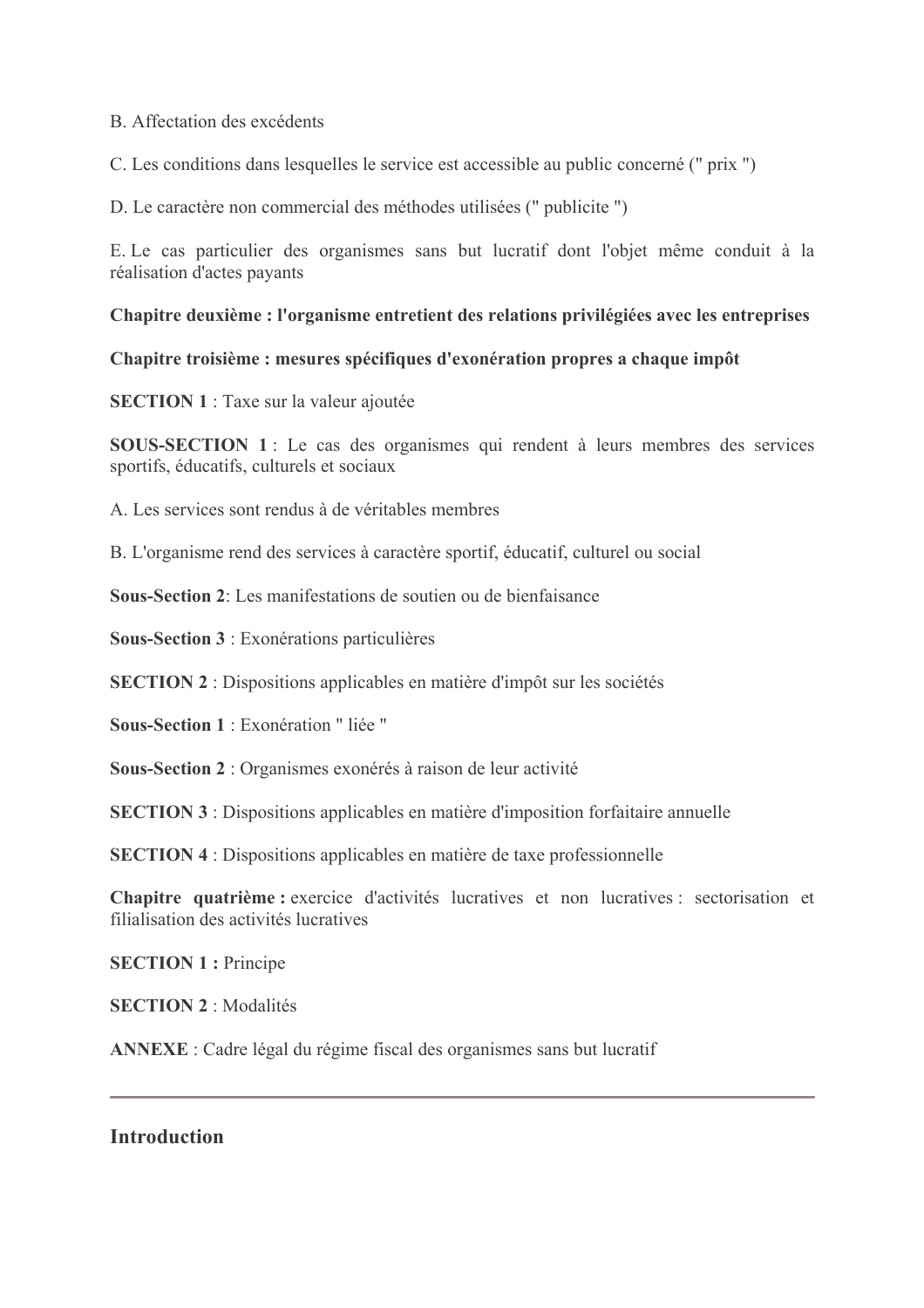La loi du 1<sup>er</sup> juillet 1901, en posant le principe de la liberté d'association définit l'association comme " la convention par laquelle deux ou plusieurs personnes mettent en commun d'une facon permanente leurs connaissances ou leur activité dans un but autre que de partager des bénéfices ". Cette définition signifie que la démarche de ces personnes doit être désintéressée et que l'association n'est pas guidée par la recherche du profit.

En conséquence, ces associations et plus généralement les organismes réputés être sans but lucratif (fondations, congrégations religieuses...) ne sont pas en principe soumis aux impôts dus par les personnes exercant une activité commerciale (notamment la taxe sur la valeur ajoutée, l'impôt sur les sociétés et la taxe professionnelle).

Ces organismes bénéficient en effet de larges exonérations fiscales (cf.annexe).

Toutefois, si ces organismes exercent des activités lucratives, ceux-ci doivent être soumis aux impôts commerciaux afin de garantir le respect du principe d'égalité devant les charges publiques et d'éviter des distorsions de concurrence.

Compte tenu de l'évolution du secteur associatif et de la jurisprudence, les critères, désignés sous le vocable de "doctrine des oeuvres " précédemment utilisés pour caractériser le non assujettissement des associations aux impôts commerciaux de droit commun, sont abandonnés

Cette instruction a pour objet d'exposer les nouveaux critères qu'il convient de prendre en compte pour apprécier si une association peut ne pas être soumise à ces impôts.

A cette fin, il convient de procéder à l'analyse suivante :

1- Examiner si la gestion de l'organisme est désintéressée (chapitre premier - section 1);

Si la gestion est intéressée. l'organisme est nécessairement soumis aux impôts commerciaux.

2- Si la gestion est désintéressée, examiner si l'organisme concurrence le secteur commercial (chapitre premier - section  $2 - A$ );

S'il ne concurrence pas le secteur commercial et que sa gestion est désintéressée, l'organisme n'est pas imposable.

3- S'il concurrence le secteur commercial, examiner si l'organisme exerce son activité selon des modalités de gestion similaires à celles des entreprises commerciales (chapitre premier section 2 - B). Pour cela, quatre éléments doivent être pris en compte, mais leur importance dans l'appréciation de la "commercialité " n'est pas la même. Ainsi, il convient d'étudier dans l'ordre décroissant : le "Produit" proposé par l'organisme, le "Public" qui est visé, les " Prix " qu'il pratique et la " Publicité " qu'il fait (règle des " 4 P ").

Ce n'est que s'il exerce son activité selon des méthodes similaires à celles des entreprises commerciales, que l'organisme sera soumis aux impôts commerciaux de droit commun.

Les points 1 à 3 doivent être examinés successivement (cf. schéma)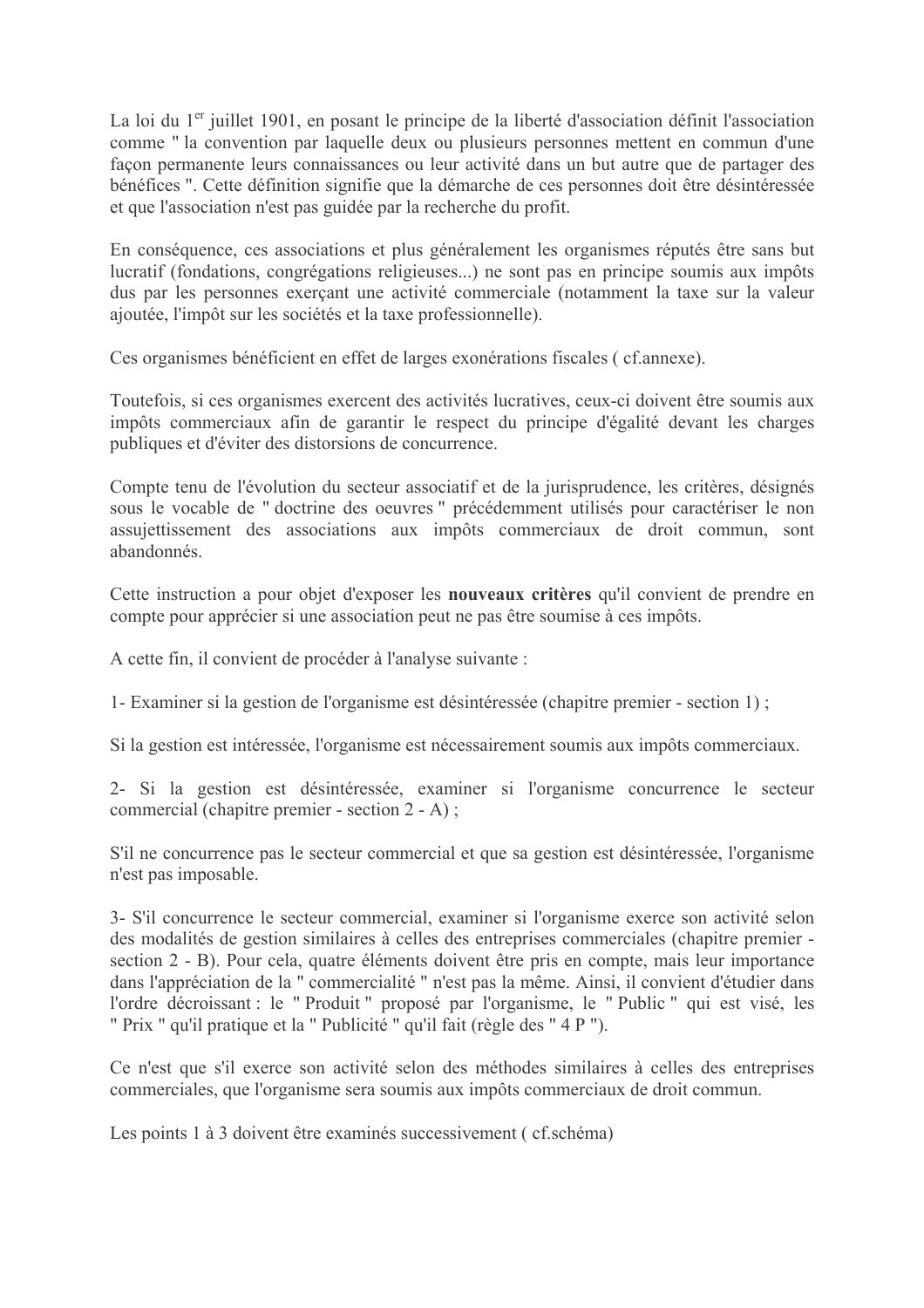Attention, les associations qui exercent leur activité au profit d'entreprises sont, dans tous les cas, imposables aux impôts commerciaux (chapitre deuxième).

Cette instruction commente également les exonérations spécifiques à certains organismes non lucratifs (chapitre troisième) et expose les règles applicables aux organismes qui exercent à la fois des activités lucratives et non lucratives directement ou par l'intermédiaire d'une filiale (chapitre quatrième).

Le cadre légal du régime fiscal des organismes non lucratifs est présenté en annexe à la présente instruction.

# Chapitre premier : les critères d'appréciation de l'exonération

Compte tenu de l'évolution du secteur associatif et de la jurisprudence, les critères, désignés sous le vocable de "doctrine des oeuvres " précédemment utilisés pour caractériser la non application des impôts commerciaux de droit commun aux associations, sont abandonnés.

Les dispositions de l'instruction du 27 mai 1977 publiée au bulletin officiel des impôts 4 H-2-77 sont donc rapportées.

Une association à but non lucratif n'est pas soumise aux impôts commerciaux, sauf lorsque l'administration établit que :

1- sa gestion est intéressée (chapitre premier - section 1);

2- ou si la gestion est désintéressée, que l'organisme concurrence le secteur commercial (chapitre premier - section  $2 - A$ );

S'il ne concurrence pas le secteur commercial et que sa gestion est désintéressée, l'organisme n'est pas imposable.

3- s'il concurrence le secteur commercial, l'organisme exerce son activité selon des modalités de gestion similaires à celles des entreprises commerciales (chapitre premier - section 2 - B). Pour cela, quatre éléments doivent être pris en compte, mais leur importance dans l'appréciation de la "commercialité " n'est pas la même. Ainsi, il convient d'étudier dans l'ordre décroissant : le "produit" proposé par l'organisme, le "public" qui est visé, les " prix " qu'il pratique et la " publicité " qu'il fait (règle des " 4 P ").

L'analyse ci-dessus décrite (points 1 à 3) est commune aux trois impôts : impôt sur les sociétés de droit commun, taxe professionnelle et taxe sur la valeur ajoutée. Ainsi, une association qui n'est pas soumise à l'impôt sur les sociétés de droit commun et à la taxe professionnelle du fait de sa non lucrativité n'est pas soumise non plus à la taxe sur la valeur ajoutée.

Ces critères ne s'appliquent pas au cas des associations qui exercent leur activité au profit d'entreprises qui sont, dans tous les cas, imposables aux impôts commerciaux (cf. chapitre deuxième)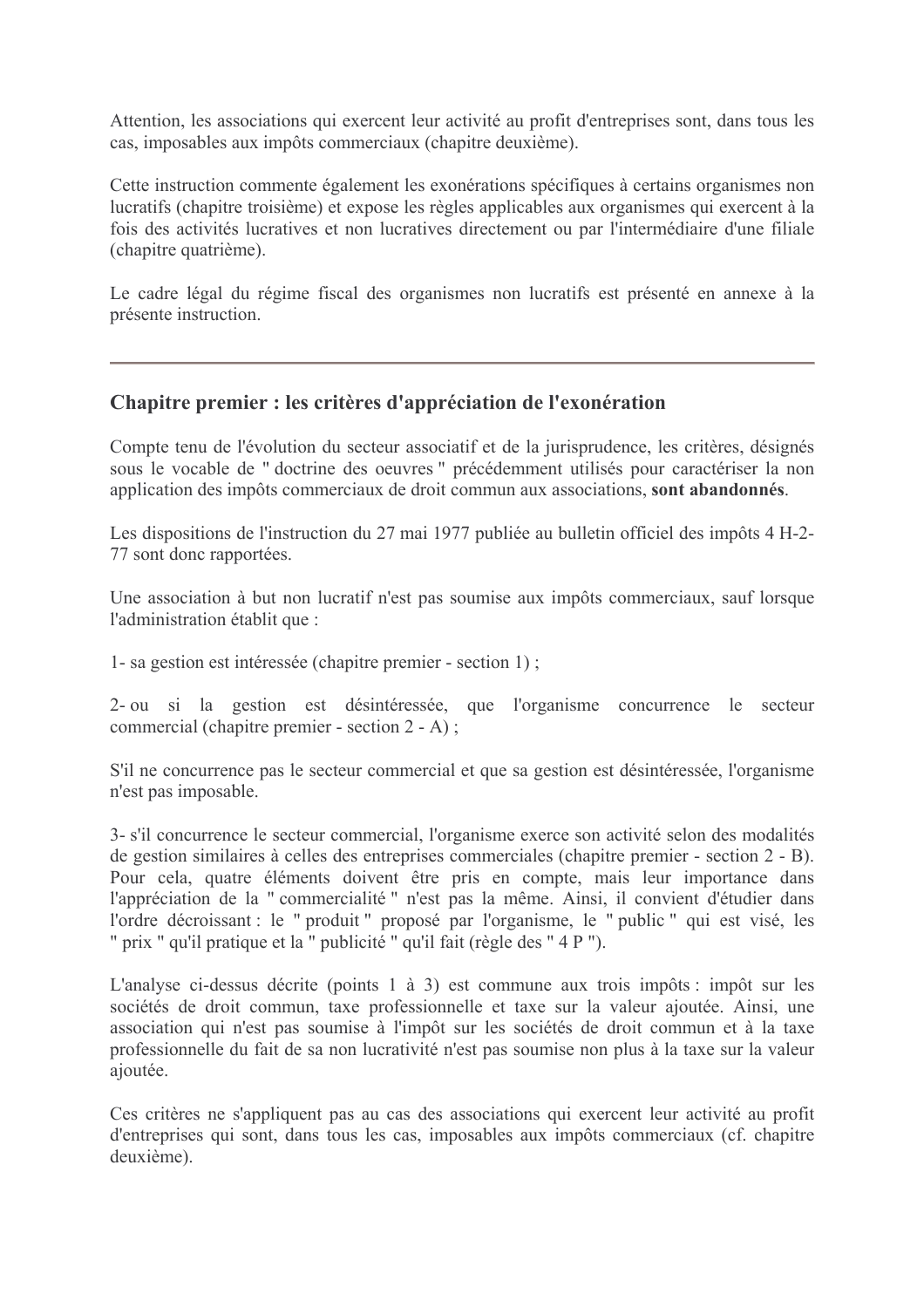# Le schéma suivant illustre la démarche à suivre :

#### **SECTION 1 : Caractère intéressé ou désintéressé de la gestion**

Pour ne pas être soumis aux impôts commerciaux, les organismes sans but lucratif doivent avoir une gestion désintéressée.

La définition du caractère désintéressé de la gestion à but non lucratif est codifiée à l'article 261-7-1<sup>o</sup>-d) du code général des impôts.

l'organisme est géré et administré à titre bénévole par des personnes n'ayant elles-mêmes, ou par personne interposée, aucun intérêt direct ou indirect dans les résultats de l'exploitation ;

l'organisme ne procède à aucune distribution directe ou indirecte de bénéfice, sous quelque forme que ce soit ;

les membres de l'organisme et leurs avants droit ne peuvent pas être déclarés attributaires d'une part quelconque de l'actif, sous réserve du droit de reprise des apports.

Pour l'appréciation de ces diverses conditions, il convient d'examiner les points suivants.

#### Sous-Section 1 L'association est gérée et administrée à titre bénévole

La gestion d'un organisme est désintéressée si l'activité de ses dirigeants est exercée à titre bénévole (1). Toutefois, une rémunération peut être admise dans certaines limites.

Ceci n'interdit pas à l'organisme de recourir à une main d'oeuvre salariée. Cela étant, les rémunérations versées à ce titre ne doivent pas présenter un caractère excessif.

#### **A. Les dirigeants I.** La notion de dirigeant

#### Constituent des dirigeants :

les membres du conseil d'administration ou de l'organe délibérant qui en tient lieu, quelle qu'en soit la dénomination, ainsi que, pour les fondations, les fondateurs de l'organisme;

- les personnes qui assumeraient en fait(2) la direction effective d'un organisme.

#### **II. Rémunération ou avantages des dirigeants**

#### 1. Rémunération recue de l'organisme

Il est admis que le caractère désintéressé de la gestion de l'association ne soit pas remis en cause, si la rémunération brute mensuelle totale versée aux dirigeants de droit ou de fait n'excède pas les trois quarts du SMIC.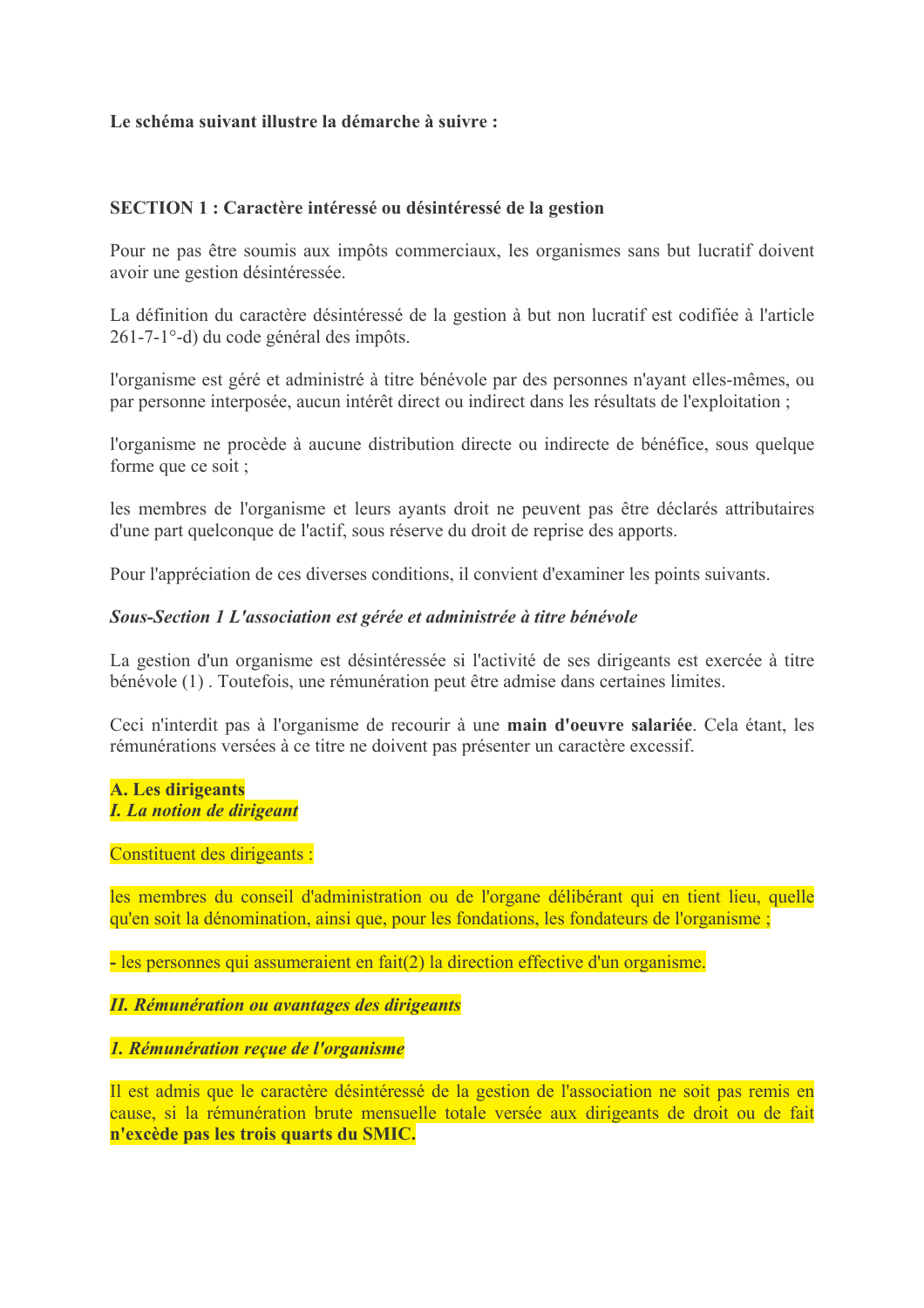La rémunération totale des dirigeants de plusieurs associations liées entre elles ne doit pas excéder ce seuil.

Par rémunération, il convient d'entendre le versement de sommes d'argent ou l'octroi de tout autre avantage consenti par l'organisme ou l'une de ses filiales. Sont notamment visés les salaires, honoraires, avantages en nature et autres cadeaux, de même que tout remboursement de frais dont il ne peut être justifié qu'ils ont été utilisés conformément à leur objet(3).

Dans le seuil, ne doivent pas être pris en compte les remboursements au franc le franc des frais engagés dans le cadre de l'action de l'organisme.

Le seuil s'applique y compris lorsque le versement est la contrepartie d'une activité effective (enseignement par exemple), exercée par la personne concernée au sein de l'organisme à un titre autre que ses fonctions de dirigeant.

## 2. Autres avantages

La gestion d'un organisme n'est pas désintéressée si celui-ci a pour but exclusif ou principal de fournir des débouchés à une entreprise ou d'exercer une activité complémentaire de celle d'une entreprise du secteur lucratif dans laquelle un dirigeant de l'organisme aurait, directement ou indirectement, des intérêts.

Ainsi, la jurisprudence a remis en cause le caractère désintéressé de la gestion d'une association dont le dirigeant était également celui d'une société qui exécutait des prestations de services au profit de cette association [CE - "AFACE " - 6 mars 1992 - Requête 100445].

De même, la jurisprudence a considéré qu'une association qui mettait en contact ses adhérents avec une agence matrimoniale exploitée par la dirigeante de l'association, dont le siège, la direction de fait et certaines données comptables étaient communs, ne pouvait être considérée comme avant une activité non lucrative, l'activité de l'association étant le prolongement de celle de l'agence.

Le caractère désintéressé de la gestion de l'organisme est remis en cause quand l'organisme opère des versements au profit des ayants droit du dirigeant de droit ou de fait ou de toute autre personne ayant avec ces personnes une communauté d'intérêt. Il en est ainsi également quand l'organisme octroie des avantages (emplois...) à ces mêmes personnes en raison des liens existant entre le(s) dirigeant(s) et la ou les personnes visées. Toutefois, le fait qu'un parent du dirigeant soit salarié de l'organisme ne suffit pas à lui seul pour contester la gestion désintéressée de celui-ci, dès lors que la rémunération est conforme aux usages du secteur et qu'elle est justifiée compte tenu du travail fourni.

# **B.** Les salariés

L'emploi de salariés par une association correspond à une méthode de gestion usuelle. Une association peut donc recourir à une main d'oeuvre salariée sans que cela ne remette en cause le caractère désintéressé de sa gestion.

Cependant, si le montant des salaires alloués ne correspond pas à un travail effectif ou est excessif eu égard à l'importance des services rendus, compte tenu des usages professionnels, le caractère désintéressé de la gestion ne peut pas être admis.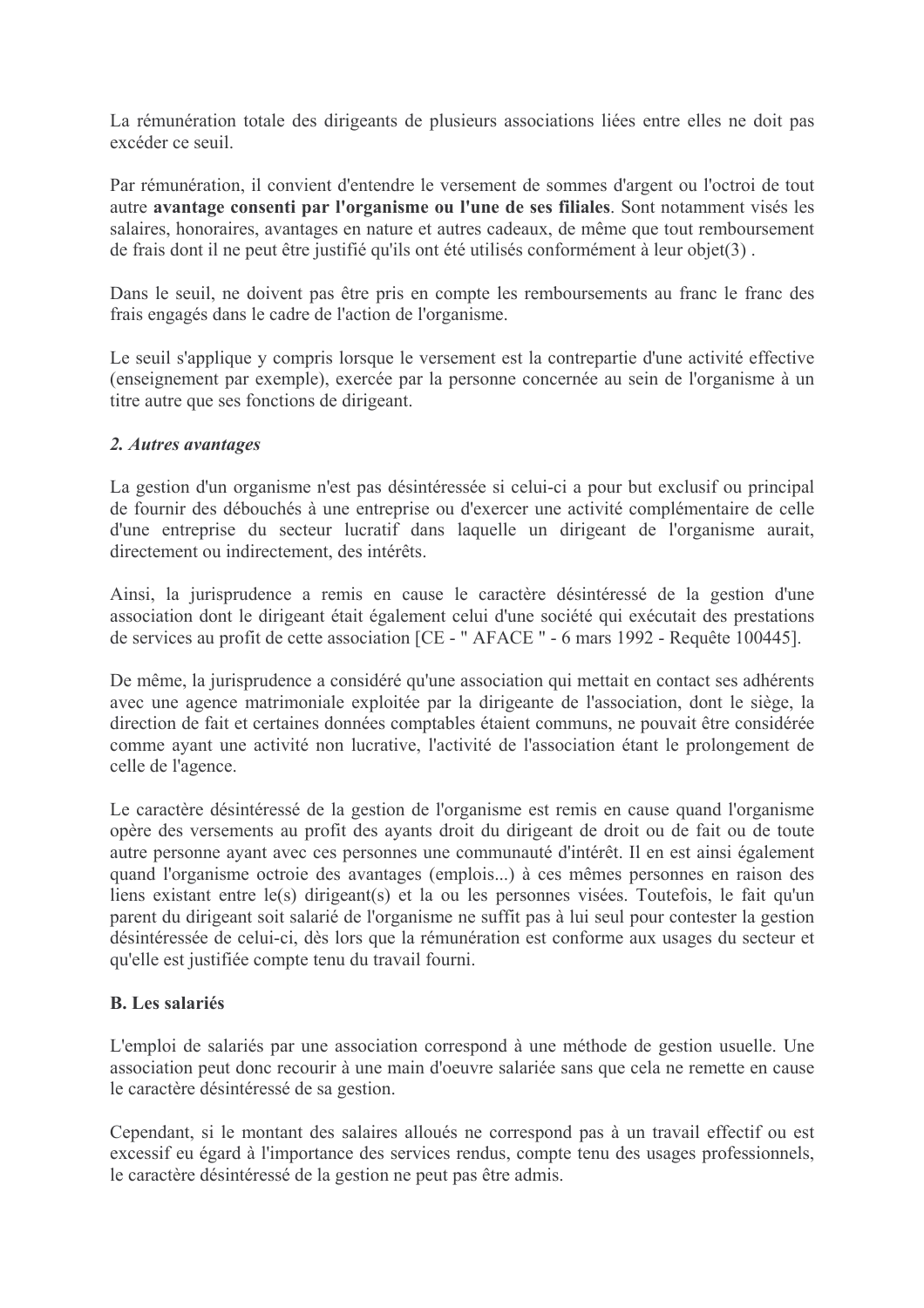# Les salariés peuvent être membres de l'organisme employeur à titre personnel.

Tel est notamment le cas lorsqu'une réglementation, externe à l'organisme, exige l'adhésion personnelle de certains salariés : il en est ainsi des entraîneurs de clubs sportifs affiliés à une fédération nationale qui doivent être titulaires d'une licence au sein du club où ils exercent leur activité salariée

En revanche, les salariés ne doivent pas être dirigeant de droit ou de fait de l'association.

Enfin, il est admis que le conseil d'administration, ou l'organe collégial qui en tient lieu, comprenne des salariés, dès lors qu'ils ne représentent pas plus du quart(4) des membres du conseil d'administration et qu'ils y figurent en qualité de représentants élus des salariés dans le cadre d'un accord concernant la représentation du personnel. Ils ne sauraient, néanmoins, exercer, dans ce cadre, un rôle prépondérant au sein de ce conseil ou de cet organe dirigeant : en particulier, ils ne doivent pas siéger au bureau (composé généralement du président, du trésorier et du secrétaire).

Enfin, la présence, à titre de simple observateur, d'un salarié au conseil d'administration est admise

#### **Sous-Section 2 : Prélèvement sur les ressources**

Un organisme, qui procède à des distributions directes ou indirectes de ses ressources ne s'inscrivant pas dans la logique de son objet statutaire, revêt un caractère lucratif.

Cette disposition vise les rémunérations, les distributions directes des résultats et tous les avantages injustifiés, de quelque nature qu'ils soient (prise en charge de dépenses personnelles, rémunérations exagérées ou injustifiées, service de rémunérations de comptes courants, prélèvements en nature, prêts à des taux préférentiels, etc.) et quel que soit le bénéficiaire (fondateurs, membres, salariés, fournisseurs ...).

Par ailleurs, le fait de prévoir un complément de rémunération déterminé en considération d'un résultat physique (nombre de contrats conclus ou d'articles vendus), une modulation déterminée en fonction du chiffre d'affaires de l'organisme ou d'un solde comptable affecte le caractère désintéressé de la gestion de l'organisme et constitue l'indice d'une démarche commerciale. En revanche, un intéressement lié à l'amélioration du service non lucratif rendu par l'organisme ne caractérise pas une gestion intéressée.

#### Sous-Section 3 : Attribution de parts d'actif

Le caractère désintéressé de la gestion d'un organisme n'est pas remis en cause lorsqu'en cas de dissolution son patrimoine est dévolu à un autre organisme ayant un but effectivement non *lucratif* 

Il en serait autrement si toute autre personne morale ou toute personne physique était déclarée attributaire d'une part quelconque de l'actif, sous réserve du droit de reprise des apports stipulé lors de la réalisation desdits apports.

La gestion désintéressée d'un organisme est une condition nécessaire de la non lucrativité au sens fiscal, elle n'est cependant pas suffisante.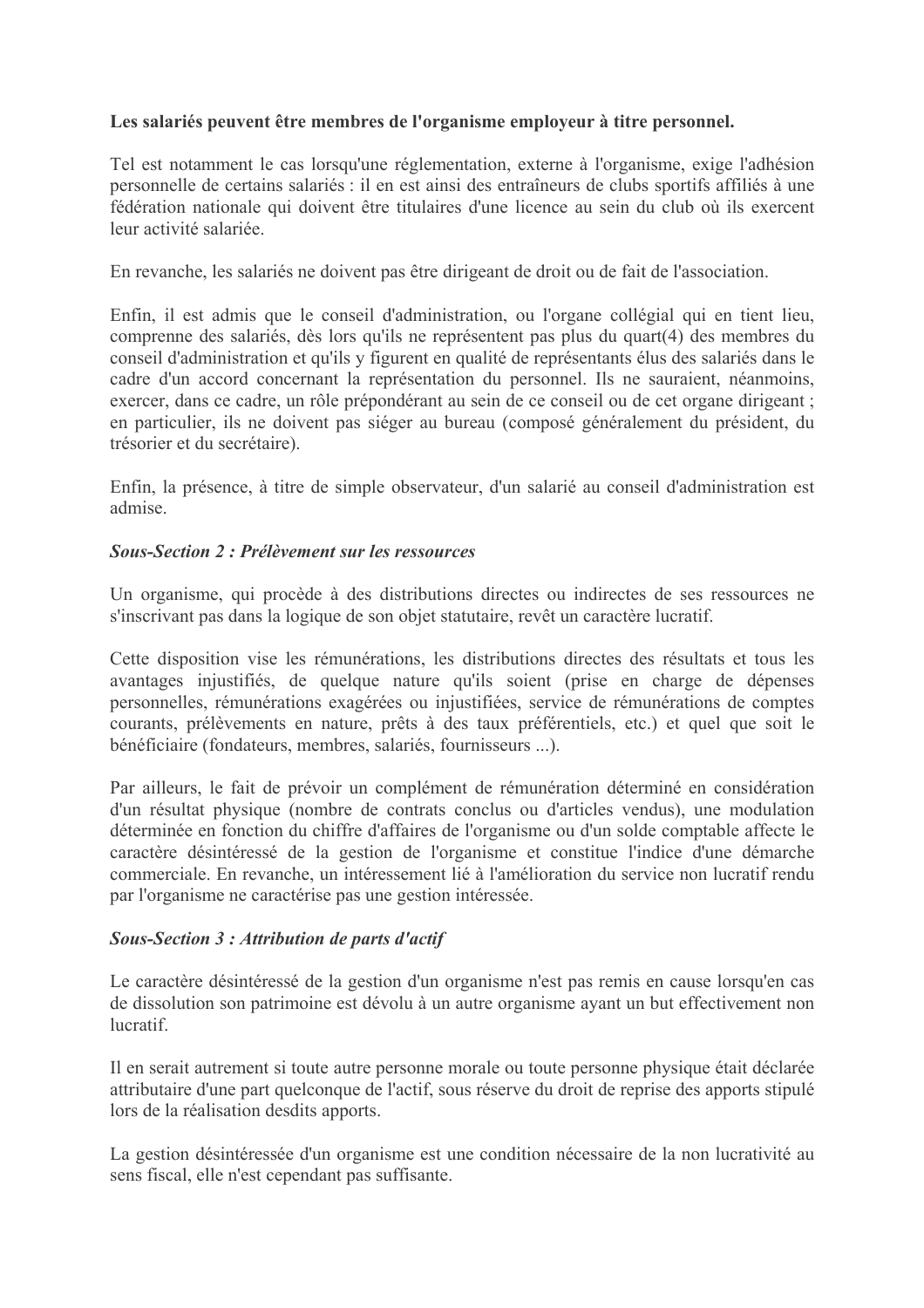# **SECTION 2 : L'organisme concurrence une entreprise**

# Sous-Section 1 : En cas de gestion désintéressée, le caractère lucratif d'un organisme ne peut être constaté que si celui-ci fait concurrence à des organismes du secteur lucratif.

La situation de l'organisme s'apprécie par rapport à des entreprises ou des organismes lucratifs exerçant la même activité, dans le même secteur.

L'appréciation de la concurrence ne s'effectue donc pas en fonction de catégories générales d'activités (spectacles, tourisme, activités sportives...) mais à l'intérieur de ces catégories. C'est à un niveau fin que l'identité d'activité doit être appréciée.

Ainsi, les activités de tourisme s'adressant aux enfants ne présentent pas un caractère identique à celles qui s'adressent aux étudiants ou aux familles. De même, des compétitions de sports différents ne sont pas des spectacles comparables. Il n'y a pas non plus concurrence entre un organisme qui organise des spectacles de variétés musicaux et un théâtre. Enfin, un organisme, lucratif ou non, dont l'activité consiste en l'enseignement d'une discipline sportive ne fait a priori pas de concurrence à un autre organisme qui se borne à donner en location le matériel nécessaire à l'exercice de ce sport.

En définitive, la question qu'il convient de se poser est de savoir si le public peut indifféremment s'adresser à une structure lucrative ou non lucrative. Cet élément s'apprécie en fonction de la situation géographique de l'organisme.

# Sous-Section 2 : L'organisme concurrence une entreprise et ses conditions de gestion sont *similaires*

Le fait qu'un organisme à but non lucratif intervienne dans un domaine d'activité où il existe aussi des entreprises commerciales ne conduit pas ipso facto à le soumettre aux impôts commerciaux. Il convient en effet de considérer l'utilité sociale de l'activité. l'affectation des excédents dégagés par l'exploitation, ainsi que les conditions dans lesquelles le service est accessible, enfin les méthodes auxquelles l'organisme a recours pour exercer son activité.

Ainsi, pour apprécier si l'organisme exerce son activité dans des conditions similaires à celle d'une entreprise, il faut examiner successivement quatre critères selon la méthode du faisceau d'indices : le " Produit " proposé par l'organisme, le " Public " qui est visé, les " Prix " qui sont pratiqués, enfin les opérations de communication (Publicité) réalisées.

Mais ces critères n'ont pas tous la même importance. L'énumération qui précède les classe en fonction de l'importance décroissante qu'il convient de leur accorder. Par exemple, le critère de publicité ne peut à lui seul permettre de conclure à la lucrativité d'un organisme. A l'inverse, une attention toute particulière doit être attachée aux critères de l'utilité sociale ("Produit " et " Public ") et de l'affectation des excédents.

# A. Le caractère d'utilité sociale de l'activité (" produit " et " public ") I. Le " Produit "

Est d'utilité sociale l'activité qui tend à satisfaire un besoin qui n'est pas pris en compte par le marché ou qui l'est de façon peu satisfaisante.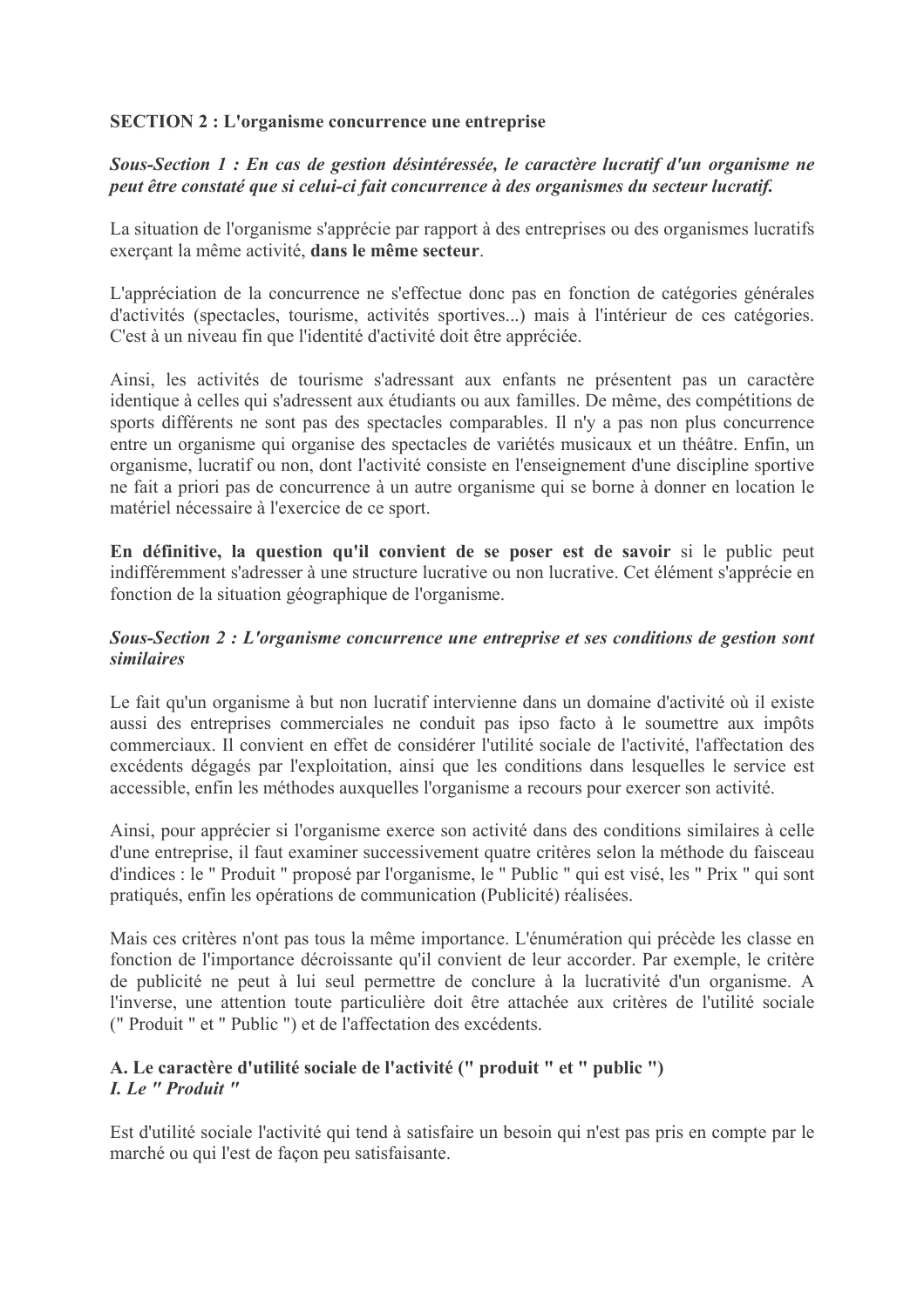Certaines administrations, notamment celles de l'État, ont mis en place des procédures de reconnaissance ou d'agrément des organismes sans but lucratif qui, agissant dans leur secteur d'intervention, peuvent contribuer à l'exercice d'une mission d'intérêt général, voire de service public. Dès lors qu'ils prennent en compte la nature du besoin à satisfaire et les conditions dans lesquelles il y est fait face, ces agréments peuvent contribuer à l'appréciation de l'utilité sociale d'un organisme.

Cela étant, les relations avec des organismes publics et les procédures d'agrément visées aux deux alinéas précédents constituent un élément qui n'est ni nécessaire ni suffisant pour établir ce caractère d'utilité sociale.

# II. Le " Public " visé

Sont susceptibles d'être d'utilité sociale les actes payants réalisés principalement au profit de personnes iustifiant l'octroi d'avantages particuliers au vu de leur situation économique et sociale (chômeurs, personnes handicapées notamment, ...).

Ce critère ne doit pas s'entendre des seules situations de détresse physique ou morale. Par exemple, le fait que le public visé nécessite un encadrement important relevant du travail d'assistance sociale dans un village de vacances contribue à l'utilité sociale de l'organisme organisateur.

# **B.** Affectation des excédents

Il est légitime qu'un organisme non lucratif dégage, dans le cadre de son activité, des excédents, reflet d'une gestion saine et prudente. Cependant, l'organisme ne doit pas les accumuler dans le but de les placer. Les excédents réalisés, voire temporairement accumulés, doivent être destinés à faire face à des besoins ultérieurs ou à des projets entrant dans le champ de son objet non lucratif (5).

# C. Les conditions dans lesquelles le service est accessible au public concerné (" prix ")

Il convient d'évaluer si les efforts faits par l'organisme pour faciliter l'accès du public se distinguent de ceux accomplis par les entreprises du secteur lucratif, notamment par un prix nettement inférieur pour des services de nature similaire. Cette condition peut éventuellement être remplie lorsque l'association pratique des tarifs modulés en fonction de la situation des clients

Cette condition de prix est réputée respectée lorsque les tarifs de l'organisme se trouvent homologués par la décision particulière d'une autorité publique(6); ceci suppose que l'organisme soit soumis à une tarification qui lui est propre.

# D. Le caractère non commercial des méthodes utilisées (" publicité ")

En principe, le recours à des pratiques commerciales est un indice de lucrativité.

Mais, l'organisme peut, sans que sa non lucrativité soit remise en cause, procéder à des opérations de communication pour faire appel à la générosité publique (exemple : campagne de dons au profit de la lutte contre les maladies génétiques).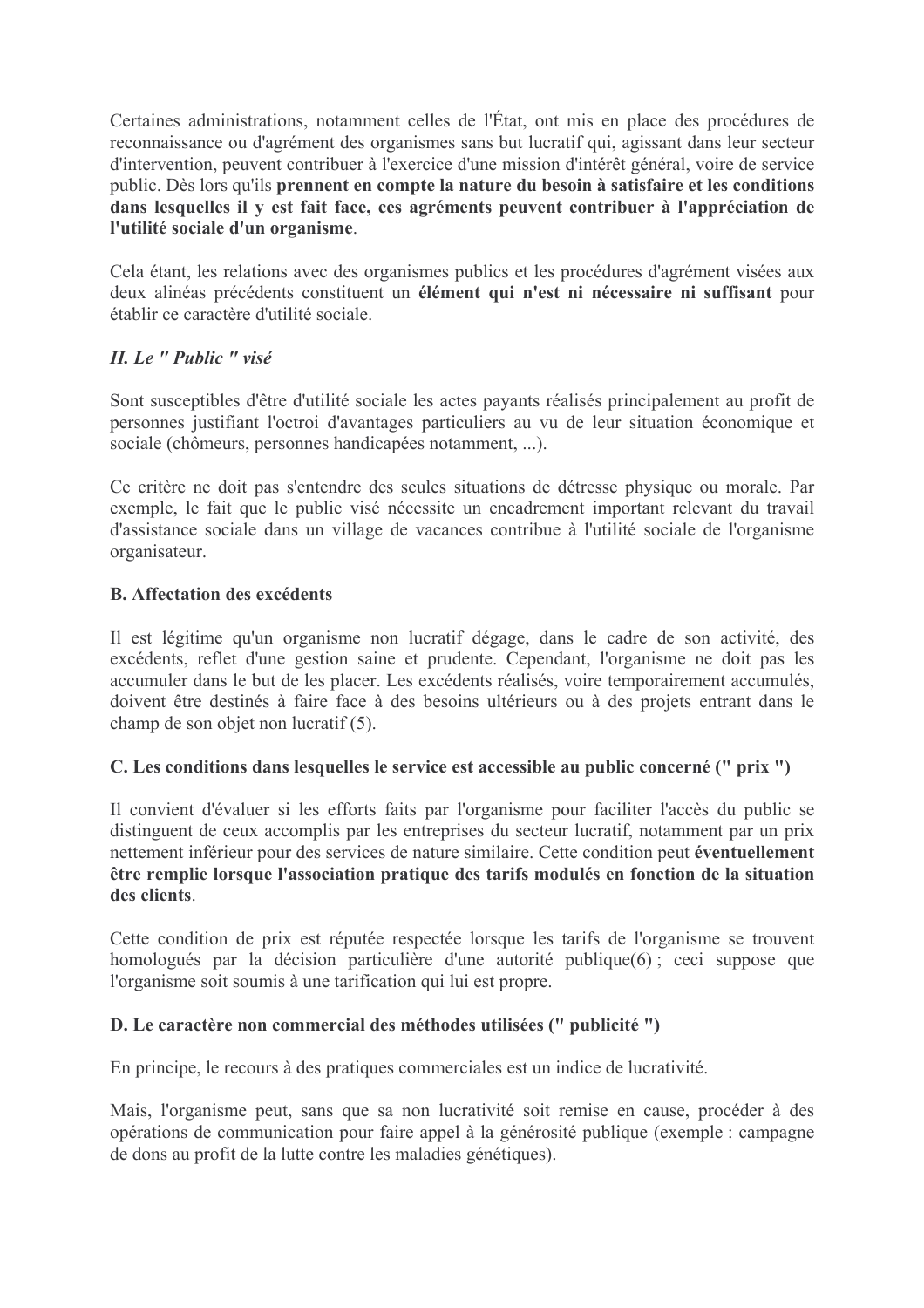Il peut également réaliser une information sur ses prestations sans toutefois que celle-ci s'apparente à de la publicité commerciale destinée à capter un public analogue à celui des entreprises du secteur concurrentiel.

Pour distinguer l'information de la publicité, il convient de regarder si le contenu des messages diffusés et le support utilisé ont été sélectionnés pour tenir compte du public particulier auquel s'adresse l'action non lucrative de l'organisme en cause.

Ainsi, une association peut présenter les prestations qu'elle offre dans un catalogue si ce catalogue est diffusé soit par l'association elle-même aux personnes avant déjà bénéficié de ses prestations ou qui en ont exprimé la demande, soit par l'intermédiaire d'organismes sociaux.

En revanche, la vente de ce catalogue en kiosque, la diffusion de messages publicitaires payants (passage de messages dans les journaux, à la radio, location de panneaux publicitaires, etc.) sont des éléments susceptibles de remettre en cause le caractère non commercial de la démarche. Il en serait de même de l'utilisation d'un réseau de commercialisation (agences de voyages, courtiers, participation à des foires ou salons dont les exposants sont principalement des professionnels, etc.).

#### organismes **lucratif** E. Le Cas particulier but des sans dont l'objet même conduit à la réalisation d'actes payants.

Certains organismes ont pour objet d'aider des personnes défavorisées en leur permettant d'exercer une activité professionnelle et en commercialisant sur le marché leurs produits ou leurs prestations. Dans ce cas, l'organisme n'est pas soumis aux impôts commerciaux si les conditions suivantes sont remplies :

- l'organisme a pour objet l'insertion ou la réinsertion économique ou sociale de personnes qui ne pourrait être assurée dans les conditions du marché ;

- l'activité ne peut pas être exercée durablement par une entreprise lucrative $(7)$  en raison des charges particulières (8) rendues nécessaires par la situation de la population employée (adaptations particulières des postes de travail, productivité faible, etc.);

- les opérations en principe lucratives sont indissociables de l'activité non lucrative, en contribuant par nature et non pas seulement financièrement à la réalisation de l'objet social de l'organisme.

Bien entendu, l'organisme ne doit pas faire prévaloir la recherche du profit et sa gestion doit rester désintéressée (cf. n° s 2 et svts).

Dans ces conditions, l'organisme bénéficie, pour cette activité, du régime fiscal des organismes non lucratifs (cf. annexe).

Peuvent notamment bénéficier de cette mesure les centres d'aides par le travail (CAT) et les ateliers protégés. En effet, la réalisation de la même activité, dans les mêmes conditions, ne pourrait pas être rentable si elle était soumise aux conditions normales du marché en raison des surcoûts occasionnés par l'emploi de personnes handicapées. En l'occurrence, le service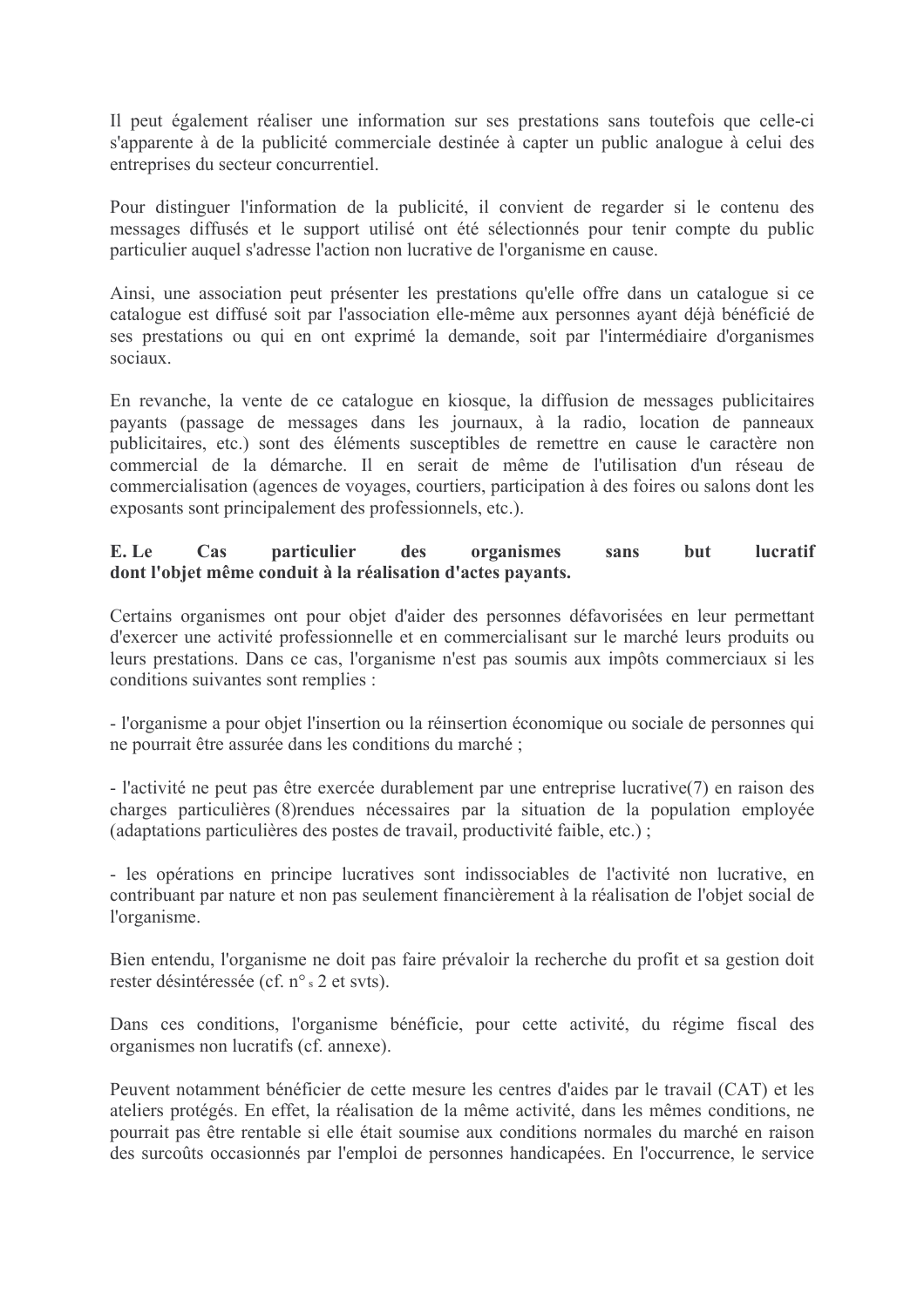rendu n'est pas tant destiné aux clients du CAT ou de l'atelier protégé qu'aux personnes mêmes qui y sont employées.

# Chapitre deuxième : L'organisme entretient des relations privilégiées avec les entreprises

Un organisme sans but lucratif peut détenir des titres d'une ou plusieurs sociétés en conservant son caractère non lucratif (cf. chapitre quatrième).

En revanche, l'organisme est dans tous les cas soumis à l'impôt sur les sociétés, à la taxe professionnelle et à la taxe sur la valeur ajoutée s'il entretient des relations privilégiées avec les organismes du secteur lucratif qui en retirent un avantage concurrentiel.

La jurisprudence du Conseil d'État fournit plusieurs exemples.

Cette jurisprudence considère qu'une association, même si elle ne poursuit pas la réalisation de bénéfices et ne procure aucun avantage personnel à ses dirigeants, intervient dans un but lucratif dès lors qu'elle a pour objet de fournir des services aux entreprises qui en sont membres dans l'intérêt de leur exploitation [CE - 20 juillet 1990 - "Association pour l'action sociale " - Requête 84846 - CE - 6 novembre 1995 - "Service médical industriel de la Mayenne " - Requête 153024 - " Association patronale des services médicaux du travail " -Requête 153220 et " Centre interservices de santé et de médecine du travail en entreprise " -Requête 147388].

Est lucratif un organisme qui permet aux professionnels de réaliser une économie de dépenses, un surcroît de recettes, ou de bénéficier de meilleures conditions de fonctionnement, quand bien même cet organisme ne rechercherait pas de profits pour luimême

La jurisprudence a ainsi considéré qu'exerçait une activité lucrative une association constituée entre plusieurs entreprises pour coordonner leurs movens d'information, d'études et de recherche, l'objet essentiel de cette association étant de permettre à ses membres de réaliser une économie de charges et de leur procurer divers avantages de nature à accroître leurs profits.

Est également lucrative l'activité d'un syndicat professionnel qui organise des journées d'information constituant une forme de publicité collective et prolongeant l'activité économique des adhérents de ce syndicat, sans qu'y fasse obstacle la circonstance que l'organisation de ces journées soit encouragée par les pouvoirs publics, que cette activité ne donne pas lieu à perception de cotisations spéciales, et qu'il n'y ait aucune publicité de marque précise, ni aucune prise de commande [CE - " Syndicat des pâtes alimentaires " -27 novembre 1987 - Requêtes 47042 et 47043 ].

Dans le même esprit, il a été jugé qu'une association de gestion agréée, dont le régime juridique est défini par l'article 64 de la loi de finances pour 1977, qui a pour objet de " développer l'usage de la comptabilité et de faciliter l'accomplissement de leurs obligations administratives et fiscales par les membres des professions libérales " et qui rend à ses adhérents, en contrepartie d'une cotisation annuelle, des services administratifs (tenue de documents comptables, demande de renseignements,...) et fiscaux (souscriptions de déclarations,...), a une activité de nature lucrative et est par suite soumise à la TVA, à l'impôt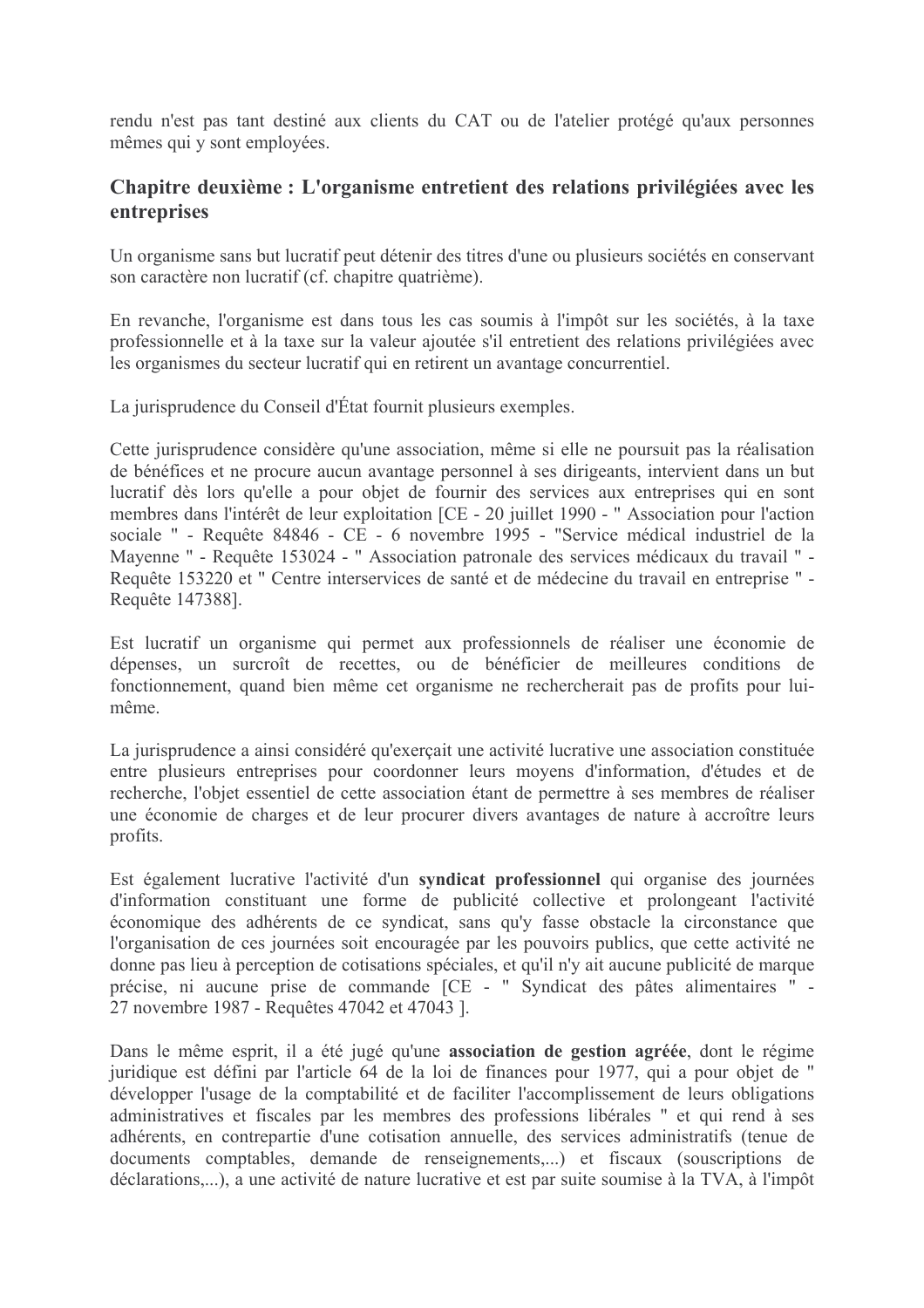sur les sociétés et à la taxe professionnelle [CE - " Association de gestion agréée des professionnels de santé " - 20 mai 1987 - requêtes 57562 et 58414 ].

A l'inverse, une association qui se contenterait de défendre les intérêts collectifs de ses membres au plan national ou international (par exemple, la défense des principes comptables français dans les instances comptables internationales) est non lucrative.

# Chapitre troisième : mesures d'exonération propres à chaque impôt

Un certain nombre de dispositions légales permettent à des organismes réputés sans but lucratif, mais qui ne satisfont pas à certains des critères de non lucrativité exposés au chapitre premier, de bénéficier en tout état de cause d'exonérations de taxe sur la valeur ajoutée (Section1), d'impôt sur les sociétés (Section 2), d'imposition forfaitaire annuelle (Section 3) ou bien encore de taxe professionnelle (Section 4).

# **SECTION 1 : Taxe sur la valeur ajoutée**

## Sous-Section 1 : Le cas des organismes qui rendent à leurs membres des services sportifs, éducatifs, culturels ou sociaux.

Si ces organismes rendent des services à des tiers, il convient d'utiliser les critères exposés au chapitre premier pour apprécier si ces services sont exonérés.

En revanche, ces organismes, si leur gestion est désintéressée, sont exonérés de taxe sur la valeur ajoutée pour les services qu'ils rendent à leurs membres dès lors que les conditions suivantes sont remplies (article 261-7-1°-a) du C.G.I.).

#### A. Les services sont rendus à de véritables membres.

Sont ainsi considérés comme membres d'un organisme les personnes :

1- qui ont adhéré à l'association, sont personnellement titulaires du droit de participer aux assemblées générales et sont éligibles au conseil d'administration.

En ce qui concerne les mineurs, seule la condition d'adhésion à l'association est exigée. Les droits attachés à la qualité de membre du mineur peuvent être exercés par son représentant légal.

Les ayants droit des membres (conjoints par exemple) constituent des tiers vis-à-vis de l'association dès lors qu'ils n'en sont pas membres à titre personnel.

Les associations doivent établir que les membres sont mis en mesure d'exercer effectivement leurs prérogatives et notamment sont convoqués individuellement aux assemblées générales (pour les membres mineurs, cette exigence peut concerner le représentant légal).

Les personnes morales qui adhèrent à une association ne sont pas considérées comme des membres, pour l'application des exonérations fiscales, parce qu'elles ne sont pas les bénéficiaires directes des prestations qui sont, en réalité, rendues à leur personnel. Bien entendu, le personnel employé par ces personnes morales n'étant pas lui même membre de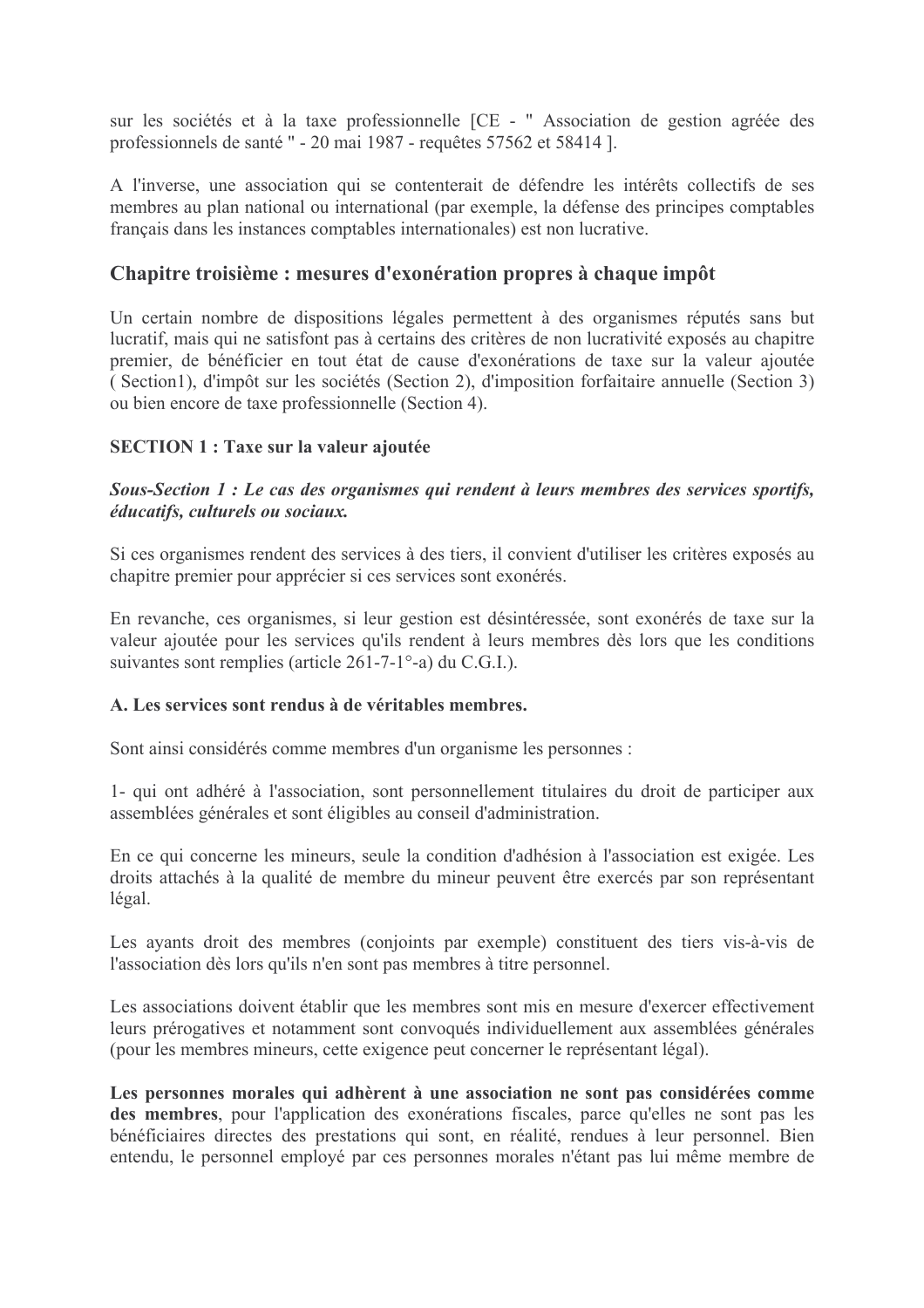l'association, les prestations qui lui sont rendues ne peuvent pas bénéficier de cette exonération.

En revanche, les associations fédérées par des unions d'associations (ex. : fédération) sont considérées ainsi que leurs membres comme des membres de l'union.

2- et qui ont souscrit une adhésion présentant réellement un caractère de permanence.

Cette condition n'est pas remplie dans le cas de personnes qui adhèrent à l'association, ou acquittent une cotisation, pour une durée a priori limitée et inférieure à l'année.

Ainsi, les personnes qui " adhèrent " ou " cotisent " à l'organisme pour une journée, une semaine, etc., pour pouvoir bénéficier des services offerts par l'organisme, ne constituent pas des membres pour la détermination du régime fiscal applicable. Il en va de même des personnes qui, ne devant bénéficier que de façon occasionnelle des services de l'association, acquittent de ce fait une cotisation minorée.

## B. L'organisme rend des services à caractère sportif, éducatif, culturel ou social

Sont concernés les seuls services à caractère :

sportif : enseignement de la discipline sportive, mise à disposition des installations et de matériels ou équipements nécessaires à l'exercice du sport ;

éducatif ou culturel, tels que l'organisation de conférences, de concerts, de séances de théâtre ou de cinéma, de location de disques, de livres, etc.;

social, tel que le soutien à des enfants malades et à leurs parents.

Sont expressément exclues de l'exonération les opérations d'hébergement et de restauration, de même que l'exploitation de bars et buvettes.

En revanche, les ventes accessoires (fanions, brochures, épinglettes, articles de sport, ...) consenties aux membres dans la limite de 10% des recettes totales bénéficient de l'exonération

Enfin, pour pouvoir bénéficier de ces exonérations, l'organisme ne doit pas avoir recours à des pratiques commerciales.

Cette condition doit être appréciée avec rigueur. Ainsi, l'organisme ne doit pas procéder à une publicité de type commercial à destination de personnes non membres pour faire connaître ses activités

Attention : les associations qui rendent des services à leurs membres (associations dites " fermées ") et qui exercent à titre principal ou accessoire une activité d'hébergement ou/et de restauration sont, au regard des dispositions de l'article 261-7-1<sup>°</sup>-a) du code général des impôts, imposables à la taxe sur la valeur ajoutée (et aux autres impôts commerciaux de droit commun) pour cette activité.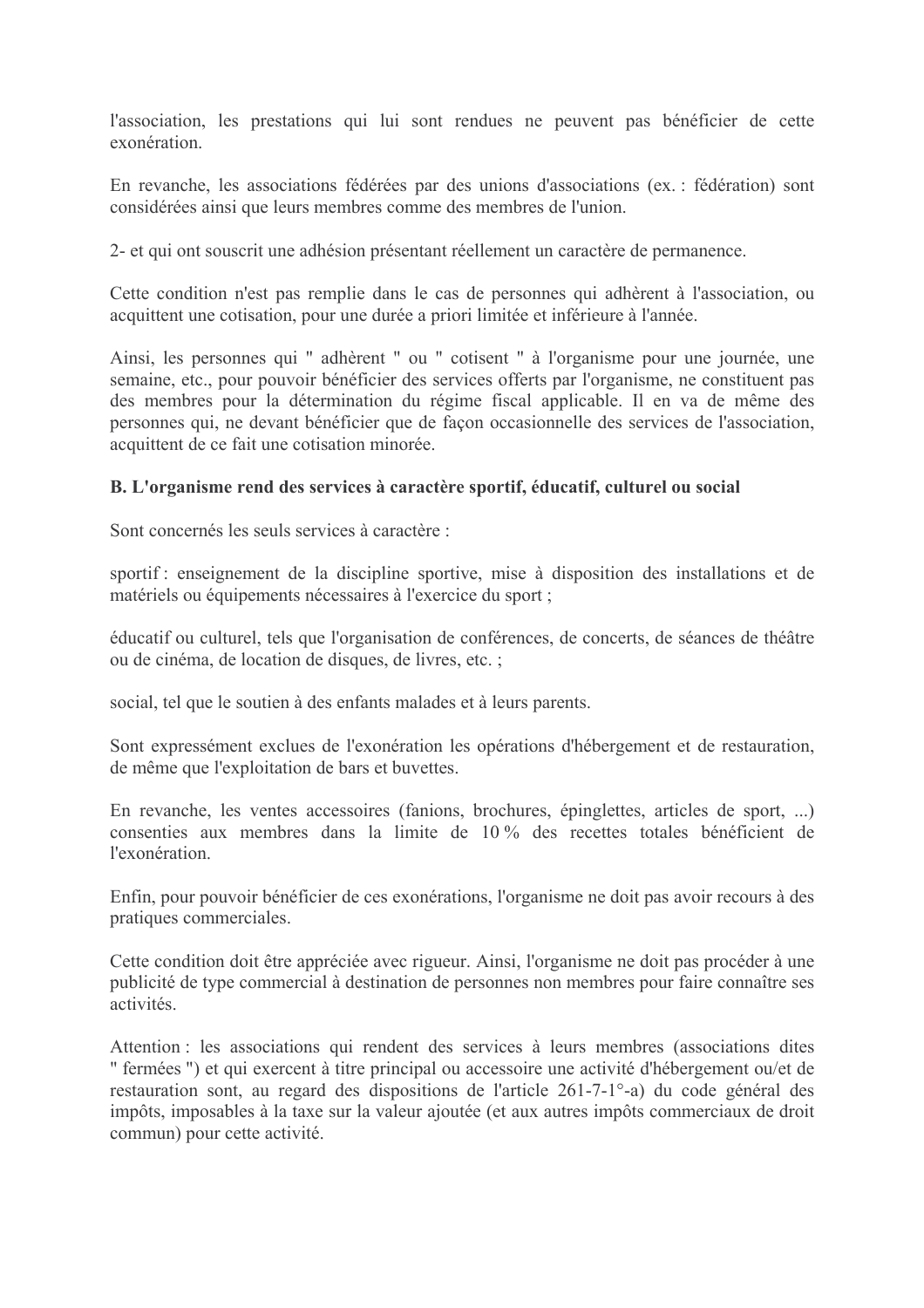Mais cette activité de restauration et d'hébergement peut être exonérée des impôts commerciaux de droit commun si les conditions de l'exonération prévue à l'article 261-7-1<sup>o</sup>-b du même code et exposées aux chapitres 1 et 2 ci-dessus sont remplies.

# Sous-Section 2 : Les manifestations de soutien ou de bienfaisance

L'article 261-7-1<sup>o</sup>-c) du code général des impôts exonère de taxe sur la valeur ajoutée les recettes de six manifestations de bienfaisance ou de soutien organisées dans l'année, à leur profit exclusif, par les organismes désignés aux a) et au b) du même article, ainsi que par les organismes permanents à caractère social des collectivités locales et des entreprises.

Les rémunérations versées au personnel recruté à l'occasion et pour la durée des manifestations de bienfaisance ou de soutien qui sont exonérées de taxe sur la valeur ajoutée en vertu de l'article 261-7-1<sup>o</sup>-c) du code général des impôts, sont exonérées de taxe sur les salaires en application de l'article 231 bis L du même code (Cf. Documentation administrative 5-L-1322 § 17 à 26).

## **Sous-Section 3 : Exonérations particulières**

Les ventes portant sur les articles fabriqués par des groupements d'aveugles ou de travailleurs handicapés, agréés dans les conditions prévues par la loi n° 72-616 du 5 juillet 1972, ainsi que les réparations effectuées par ces groupements, sont exonérées de taxe sur la valeur ajoutée en application de l'article 26173° du code général des impôts. Ces groupements peuvent toutefois, sur leur demande, renoncer à l'exonération dans les conditions et selon les modalités prévues par les articles 195 B à 195 D de l'annexe II au code général des impôts.

Les associations intermédiaires et les associations agréées de services aux personnes sont exonérées de taxe sur la valeur ajoutée en application de l'article 261-7-1<sup>°</sup> bis et 1<sup>°</sup> ter du code général des impôts.

Les ventes de publications périodiques, autres que celles mentionnées à l'article 298 septies du code général des impôts, éditées par les organismes sans but lucratif sont exonérées de taxe sur la valeur ajoutée dans les conditions prévues à l'article 298 duodecies du même code.

Attention, les associations peuvent comme les entreprises bénéficier de la franchise de taxe sur la valeur ajoutée prévue par les articles 293 B et suivants du code général des impôts.

#### **SECTION 2 : Dispositions applicables en matière d'impôt sur les sociétés**

En matière d'impôt sur les sociétés, les organismes peuvent être exonérés au titre de certaines opérations qu'ils réalisent (SOUS-SECTION 1) ou encore en raison même de leur activité (SOUS-SECTION 2).

#### Sous-Section 1 : Exonération " liée "

L'article 207-1-5° bis du code général des impôts dispose que les opérations exonérées de taxe sur la valeur ajoutée aux termes de l'article 261-7-1° du même code sont également exonérées d'impôt sur les sociétés.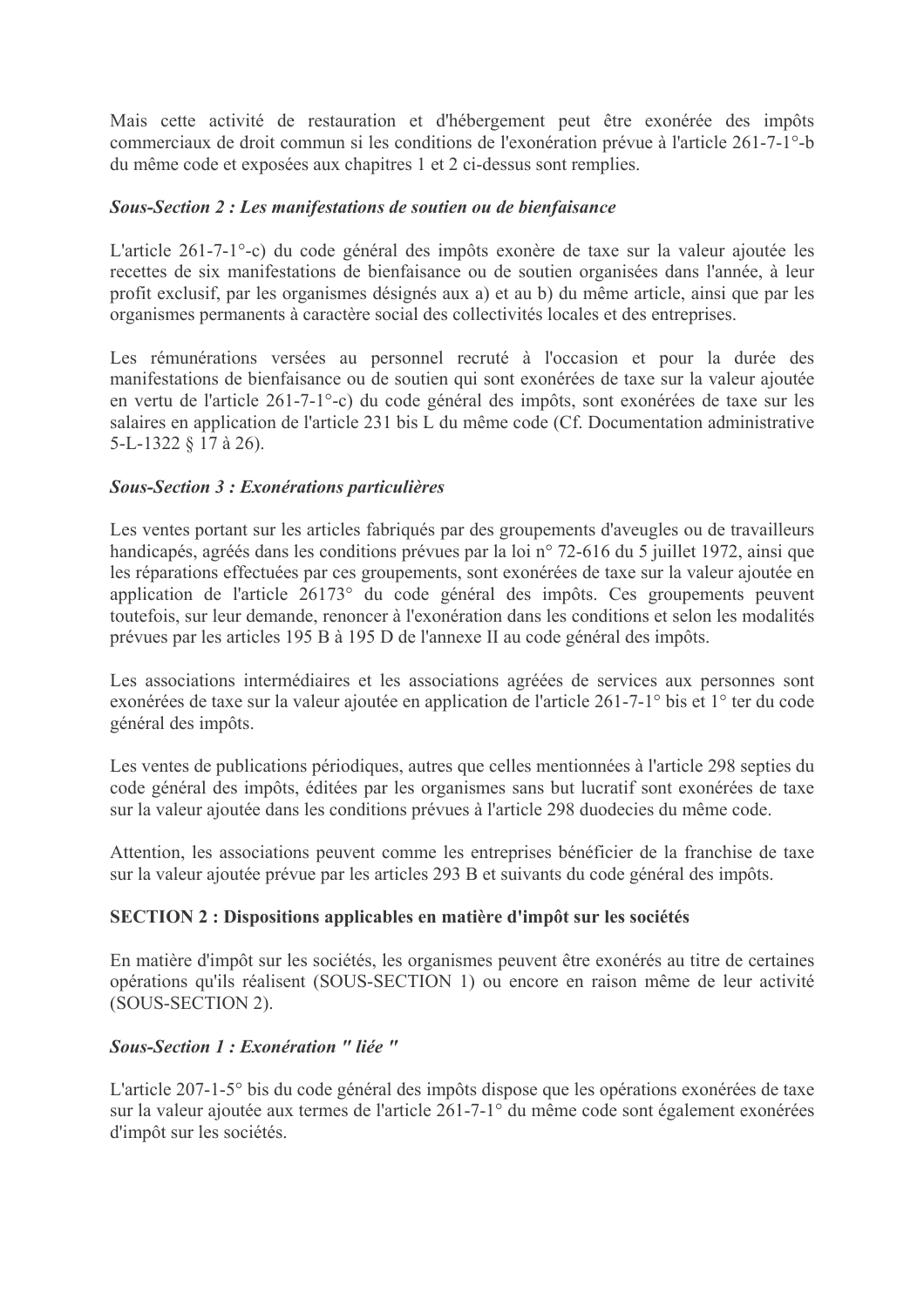Cette exonération bénéficie aux organismes sans but lucratif, dont la gestion est désintéressée, dont l'activité ne constitue pas un prolongement de l'activité économique des membres et qui réalisent des opérations, placées dans le champ d'application de l'article 206-1 du code précité.

Cette exonération s'applique :

aux associations qui rendent des services sportifs, éducatifs ou culturels à leurs membres, pour les opérations exonérées de taxe sur la valeur ajoutée ;

aux six manifestations de soutien ou de bienfaisance visées à l'article 261-7-1<sup>o</sup>-c) du code général des impôts.

Bien que l'organisme soit exonéré de l'impôt sur les sociétés prévu à l'article 206-1 du code général des impôts, il demeure redevable de l'impôt sur les sociétés aux taux réduits prévu à l'article 206-5 du même code (cf. annexe). Il en irait autrement si les revenus mentionnés à cet article ne pouvaient être dissociés de l'activité lucrative ainsi exonérée (cf. Documentation administrative 4-H-1372  $\&$  4).

## Sous-Section 2 : Organismes exonérés à raison de leur activité

Un certain nombre d'organismes sont exonérés d'impôt sur les sociétés à raison de leur activité

Il s'agit, d'une part, des associations qui organisent, avec le concours des communes ou des départements, des foires, des expositions, des réunions sportives et autres manifestations publiques correspondant à l'objet défini dans leurs statuts et présentant, du point de vue économique, un intérêt certain pour la commune ou la région, qui bénéficient de l'exonération prévue à l'article 207-1-5° du code général des impôts (cf. Documentation administrative 4-H- $1371$ ).

Sont également exonérées les associations de mutilés de guerre et d'anciens combattants émettant des participations à la Loterie Nationale, qui bénéficient de l'exonération visée à l'article 208-4 du code précité (cf. Documentation administrative 4-H-1373).

Il en va de même, en application de l'article 208-5 du même code, des organismes de jardins familiaux qui ont pour but de grouper les exploitants de jardins familiaux pour favoriser cette exploitation et en favoriser le développement (cf. Documentation administrative 4-H-1374).

L'ensemble de ces organismes demeurent toutefois assujettis à l'impôt sur les sociétés aux taux réduits prévu à l'article 206-5 du code général des impôts.

Les associations intermédiaires et les associations agréées de services aux personnes relèvent expressément, par application de l'article 206-5 bis du code général des impôts, des dispositions prévues à l'article 206-5 du même code (cf. Documentation administrative 4-H-1161 § 62 à 73).

# **SECTION 3 : Dispositions applicables en matière d'imposition forfaitaire annuelle**

Bénéficient de l'exonération d'imposition forfaitaire annuelle, les associations dont l'activité consiste à animer la vie sociale au profit de la population d'une ou plusieurs communes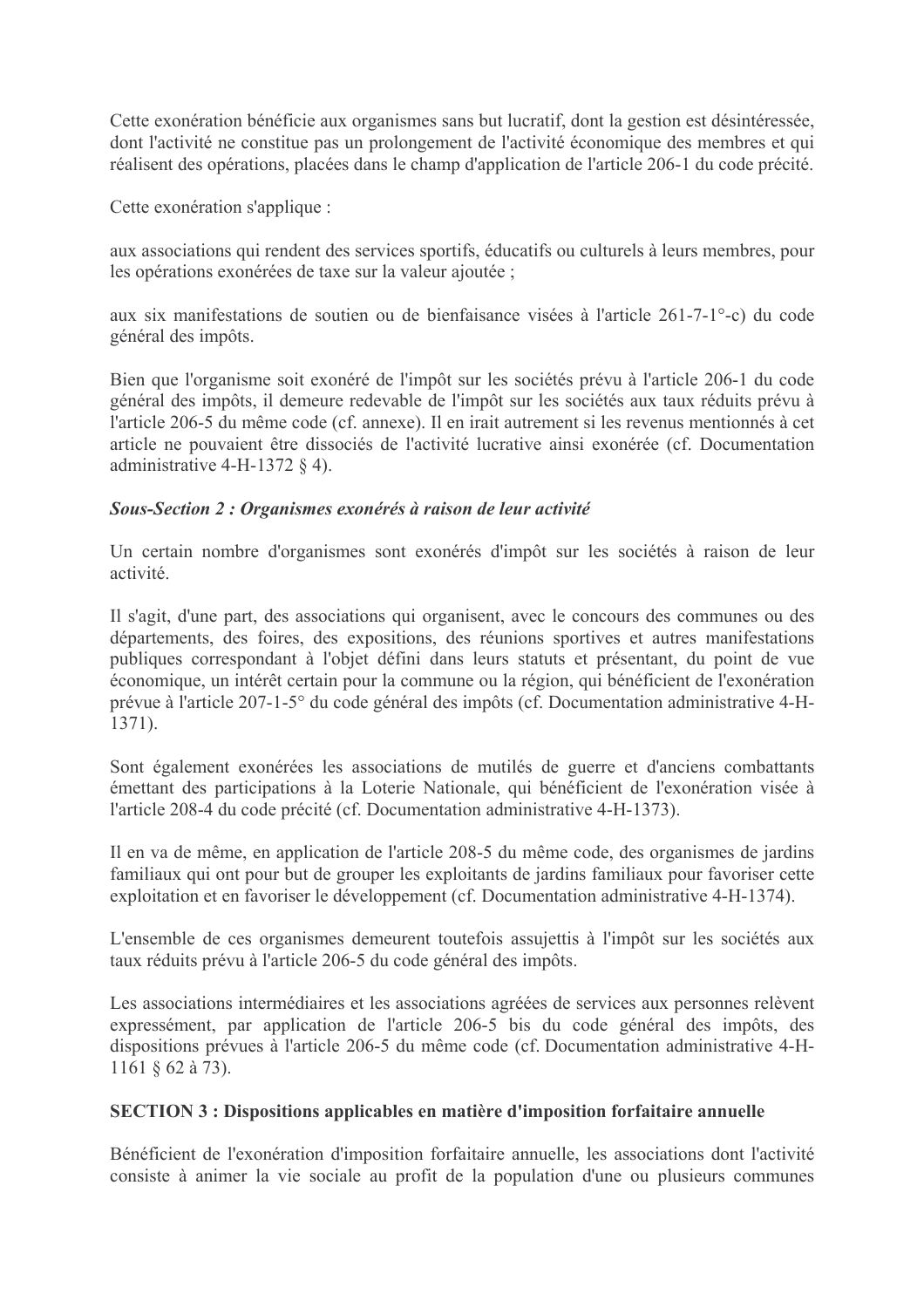voisines, en application des dispositions prévues au premier alinéa de l'article 223 octies du code général des impôts (cf. Documentation administrative 4-L-6124 § 7 à 9). Tel est notamment le cas des associations à objet culturel (théâtres, orchestres, ...).

Sont exonérés également d'imposition forfaitaire annuelle en application du deuxième alinéa de l'article 223 octies du code précité, les groupements d'employeurs(9) de même que les centres de gestion et les associations de gestion agréés (cf. Documentation administrative 4-L- $6124 \tS 10$ ).

# **SECTION 4 : Dispositions applicables en matière de taxe professionnelle**

Sont exonérées de taxe professionnelle les associations de mutilés de guerre et d'anciens combattants qui émettent des participations à la Loterie Nationale (conformément aux dispositions de l'article 1462-2° du code général des impôts - cf. Documentation administrative 6-E-136  $\S$  11).

Sont exonérés de même, par application de l'article 1461-5° du même code, les organismes de jardins familiaux, définis à l'article L 561-2 du code rural, qui ont pour but de grouper les exploitants de jardins familiaux pour faciliter l'exploitation et le développement de ces derniers. L'exonération s'applique lorsque leur activité, considérée dans son ensemble, s'exerce dans des conditions telles qu'elle peut être tenue pour désintéressée (cf. Documentation administrative 6-E-136  $\,$  9).

Bénéficient également d'une exonération de taxe professionnelle certains établissements privés d'enseignement constitués notamment sous forme associative (cf. Documentation administrative 6-E-1331  $\S$  2 et svts).

# Tel est le cas :

des établissements scolaires privés du premier degré qui dispensent un enseignement conforme aux programmes officiels de l'enseignement primaire, conformément aux dispositions de l'article 1460-3° du CGI (sont ainsi exonérés les établissements qui ont passé un contrat avec l'État);

des établissements privés d'enseignement du second degré, lorsqu'ils ont passé un contrat avec l'État en application de la loi 59 1557 du 31-12-1959 modifiée, conformément aux dispositions de l'article 1460-1° du CGI;

des établissements privés d'enseignement supérieur lorsqu'ils ont fait l'objet d'une reconnaissance d'utilité publique ou ont passé une convention avec l'État ayant pour objet d'étendre à ces établissements les modalités de contrôle des connaissances prévues pour l'enseignement supérieur public (art. 1460-1° du CGI).

Enfin, en application de l'article 1464 A du code général des impôts, les collectivités locales et leurs groupements peuvent, sur délibération, exonérer de taxe professionnelle, dans la limite de 50 %, les entreprises de spectacles vivants constituées notamment sous la forme d'association, relevant des catégories ci-après : les théâtres nationaux, les autres théâtres fixes, les tournées théâtrales et les théâtres démontables exclusivement consacrés à des spectacles d'art dramatique, lyrique ou chorégraphique, les concerts symphoniques et autres, les orchestres divers et les chorales, les théâtres de marionnettes, les cabarets artistiques, les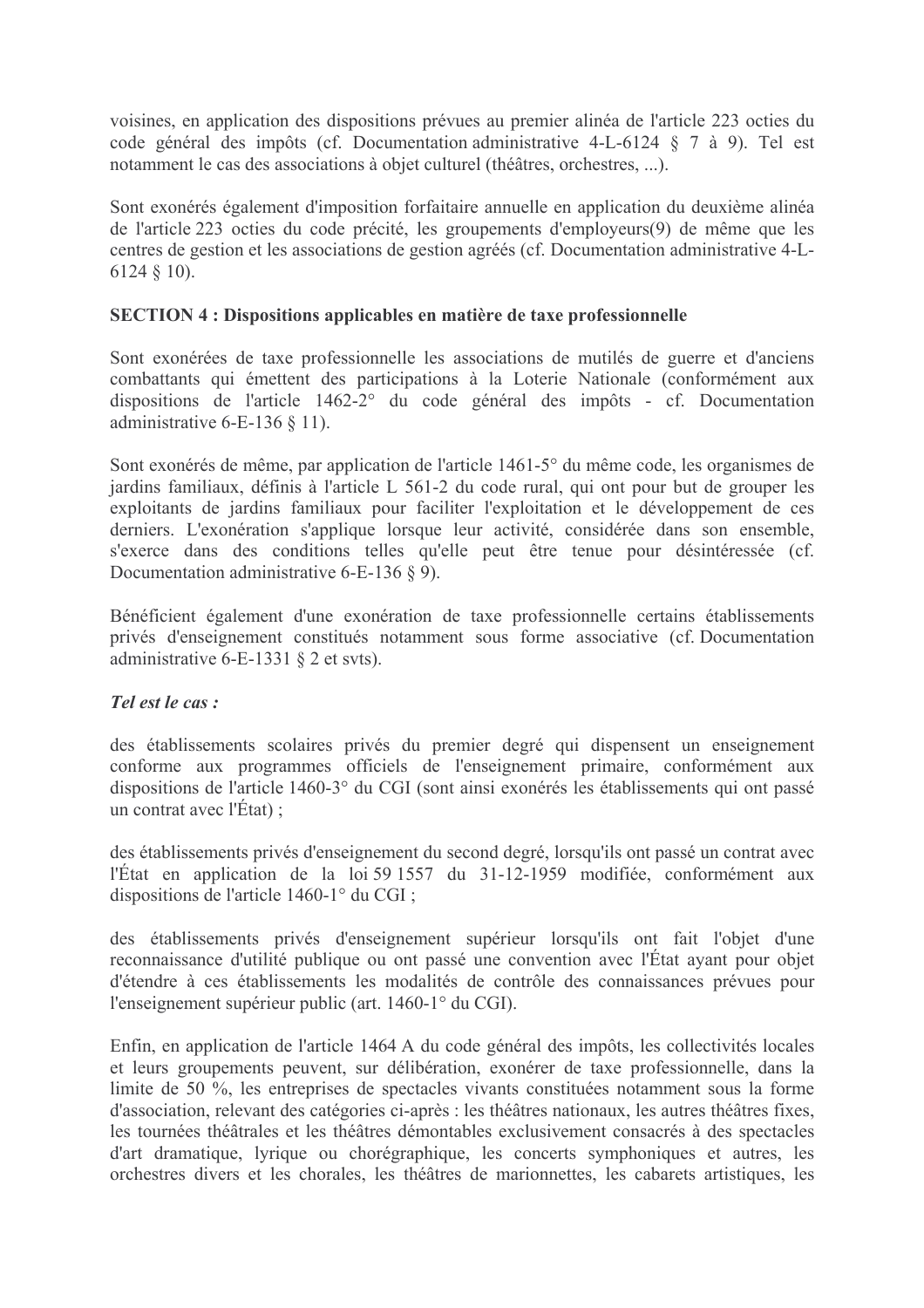cafés-concerts, les musics-halls et cirques à l'exclusion des établissements où il est d'usage de consommer pendant les séances.

L'exonération ne bénéficie pas aux entreprises donnant des représentations visées au 2° de l'article 279 bis du code général des impôts.

#### quatrième : d'activités **lucratives Chapitre** exercice et. non lucratives : sectorisation et filialisation des activités lucratives

# **SECTION 1: Principe**

Un organisme, dont l'activité principale est non lucrative, peut réaliser des opérations de nature lucrative. Ce peut être notamment le cas quand l'organisme estime nécessaire à l'exercice de son activité non lucrative le développement d'une activité à caractère commercial

Dans cette hypothèse, le caractère non lucratif d'ensemble de l'organisme n'est pas contesté si les opérations lucratives sont dissociables de l'activité principale non lucrative par leur nature.

Il est en outre nécessaire que l'activité non lucrative demeure significativement prépondérante. La partie lucrative ne doit pas en effet orienter l'ensemble de l'activité de l'organisme.

En matière d'impôt sur les sociétés et de taxe professionnelle, l'absence de remise en cause du caractère non lucratif de l'activité principale de l'organisme suppose, toutefois, également que les opérations lucratives soient réalisées dans le cadre d'un secteur d'activité distinct ou d'une filiale(10). En matière de taxe sur la valeur ajoutée, une sectorisation est en tout état de cause prévue par les dispositions réglementaires (cf.  $n^{\circ}$  75).

Dans ce cas, l'imposition est limitée aux seules opérations du secteur lucratif.

Cependant, le caractère non lucratif sera remis en cause si, au fil du temps, les conditions d'exercice des activités se modifient pour comporter des liens de nature à établir leur lucrativité globale, ou si l'activité non lucrative de l'organisme perd son caractère prépondérant ou autonome.

# **SECTION 2 : Modalités**

En matière d'impôt sur les sociétés, chaque organisme pourra donc scinder ses activités entre un secteur non lucratif et un secteur lucratif (sur la simultanéité des deux régimes d'imposition cf. Documentation administrative 4-H-6123) ou filialiser son activité lucrative dans une structure commerciale.

Il lui appartiendra de procéder à une exacte répartition de ses charges entre la structure ou l'entité fiscalisée et la structure non fiscalisée. En effet, chaque activité doit assumer toutes les charges qui lui incombent, et seulement celles-ci. La sectorisation, ou la filialisation, ne pourrait avoir pour conséquence d'entraîner des transferts de charges au détriment de l'activité assujettie aux impôts commerciaux, dégageant de ce fait des bénéfices dans les seules structures non fiscalisées